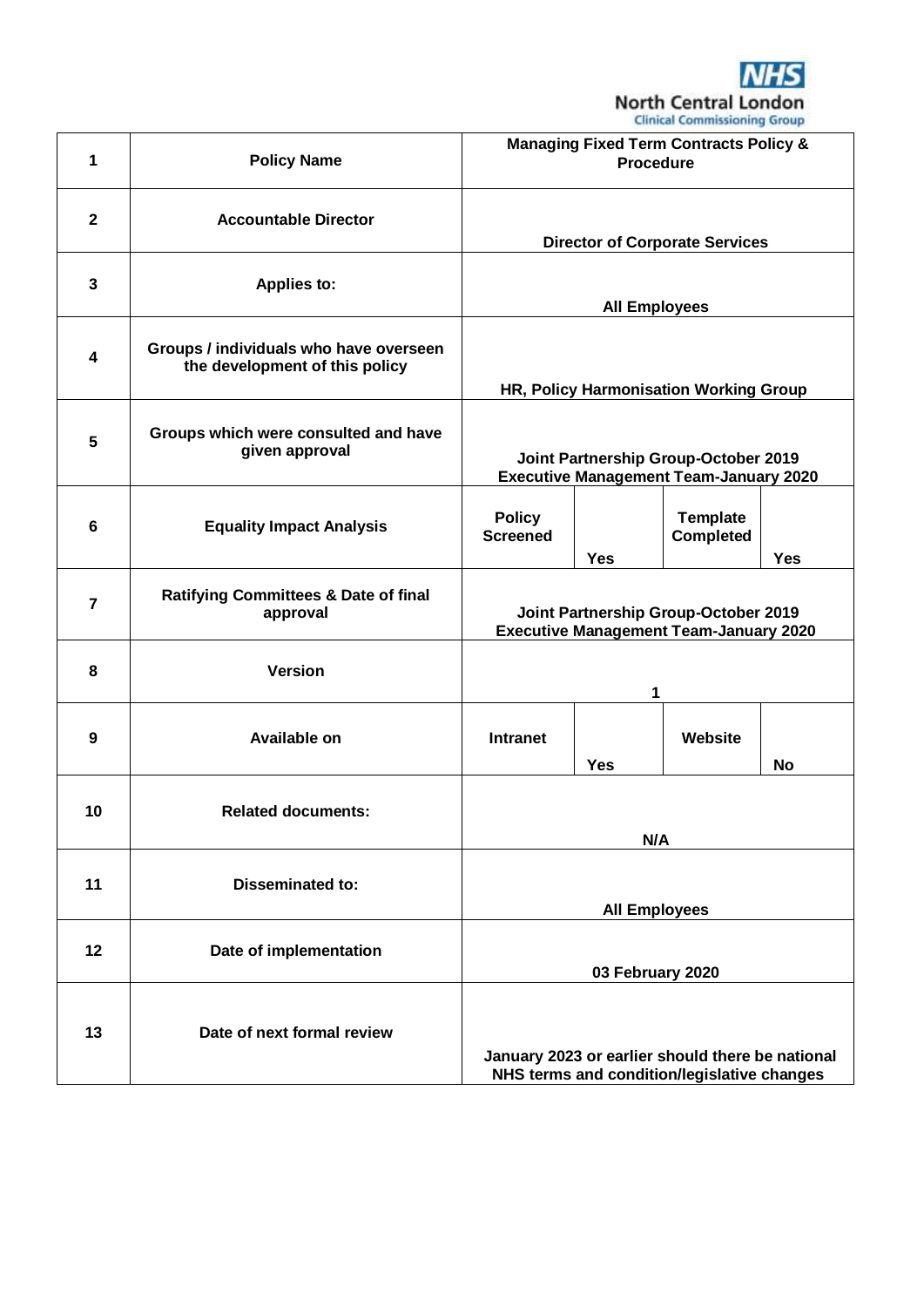# **Managing Fixed Term Contracts Policy & Procedure**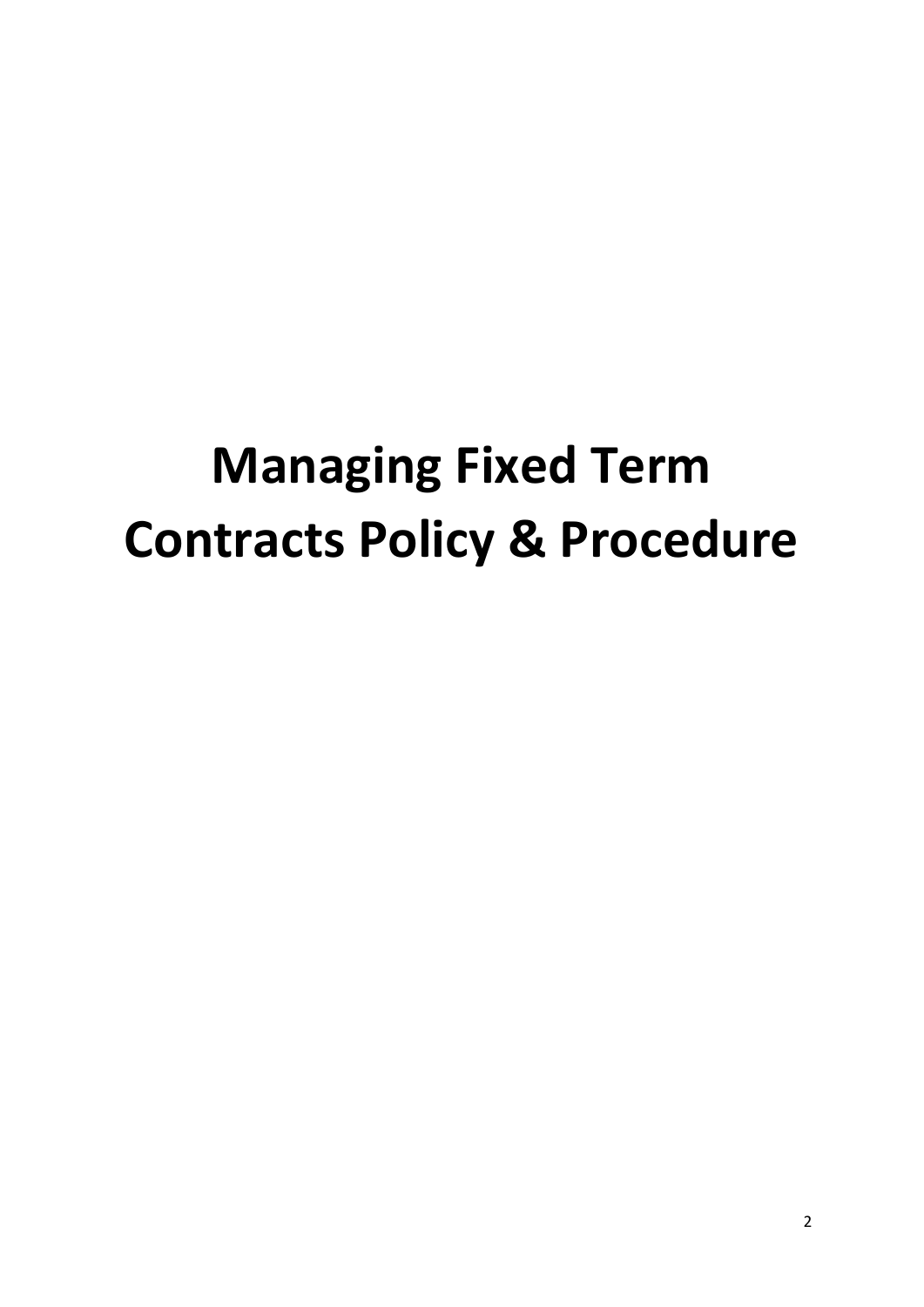# Table of Contents

| 2. |  |
|----|--|
|    |  |
| 4. |  |
| 5. |  |
| 6. |  |
|    |  |
| 8. |  |
|    |  |
|    |  |
|    |  |
|    |  |
|    |  |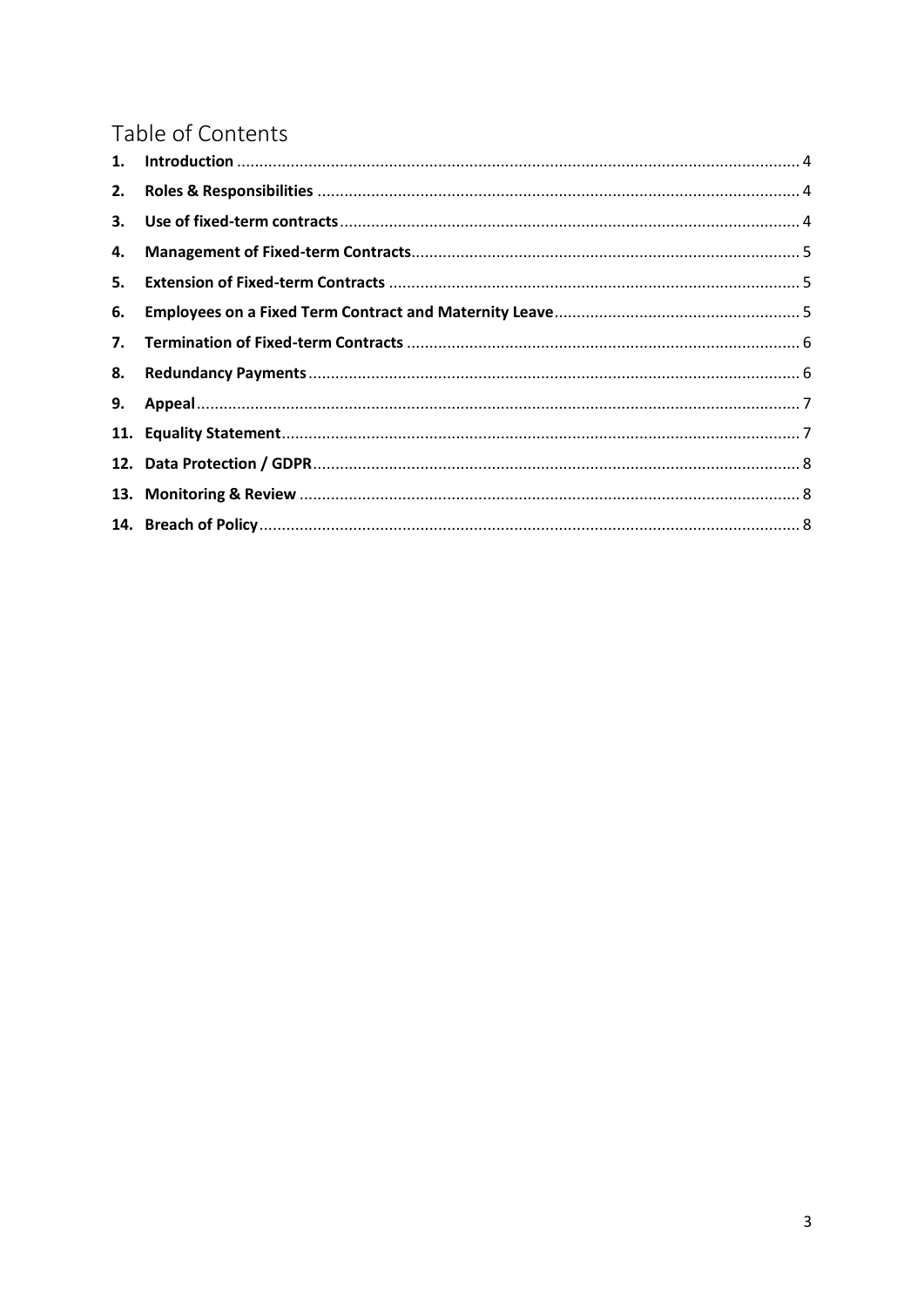# <span id="page-3-0"></span>**1. Introduction**

- **1.1.** The CCG is committed to ensuring continuity of employment for its staff and to use fixedterm contracts only for transparent and objective reasons where there is a genuine fixedterm need.
- **1.2.** This policy has been developed in accordance with the Fixed-term Employees (Prevention of Less Favourable Treatment) Regulations 2002 and the ACAS Code of Practice 2013.The CCG is committed to the general duty of preventing less favourable treatment for fixed term employees, ensuring equality of opportunity for all its staff.
- **1.3.** The policy applies to all employees on fixed term contracts. The policy does not apply to staff on secondment to the CCG from another organisation; agency/interim workers or acting up arrangements where staff have a substantive permanent post in the CCG.
- **1.4.** The aim of this policy is to explain the criteria for the use of fixed-term contracts; provide an overview of how fixed-term contracts will be managed within the CCG; and specify the procedure required at the termination of a fixed-term contract.

#### <span id="page-3-1"></span>**2. Roles & Responsibilities**

- **2.1.** All managers are responsible:
	- To make appropriate decisions regarding fixed term contracts including only requesting a fixed term appointment in appropriate circumstances.
	- To review the appropriateness of the contract on a regular basis in line with the needs of the service.
	- To communicate clearly to the employee the end date of the contract and whether any extension/suitable alternative employment has been sought or is obtained via the appropriate written correspondence, templates for which can be found in the appendices of this Policy and Procedure.
	- Ensure that the procedure outlined in this guidance is followed.
- **2.2.** All employees are responsible for:
	- Ensuring that they meet with their manager in accordance with the fixed term contract policy. Failure to comply with a manager's reasonable request to meet for this purpose may lead to management under the CCG's Disciplinary Procedure.
- **2.3.** Human Resources are responsible:
	- To keep a record of all staff on fixed term contracts and to notify a manager with an employee on a fixed term contract of the end date of that contract within good time to allow notice to be given in accordance with the employee's terms and conditions.
	- To provide expert advice as to when use of a fixed term contract may be appropriate.
	- To provide advice regarding the termination of a fixed term contract, as necessary.
	- To provide support / training for manger's about employee's right in relation to fixed term contracts.

# <span id="page-3-2"></span>**3. Use of fixed-term contracts**

**3.1.** The CCG is committed to only using fixed term contracts where there is a genuine service need to do so which can be objectively justified.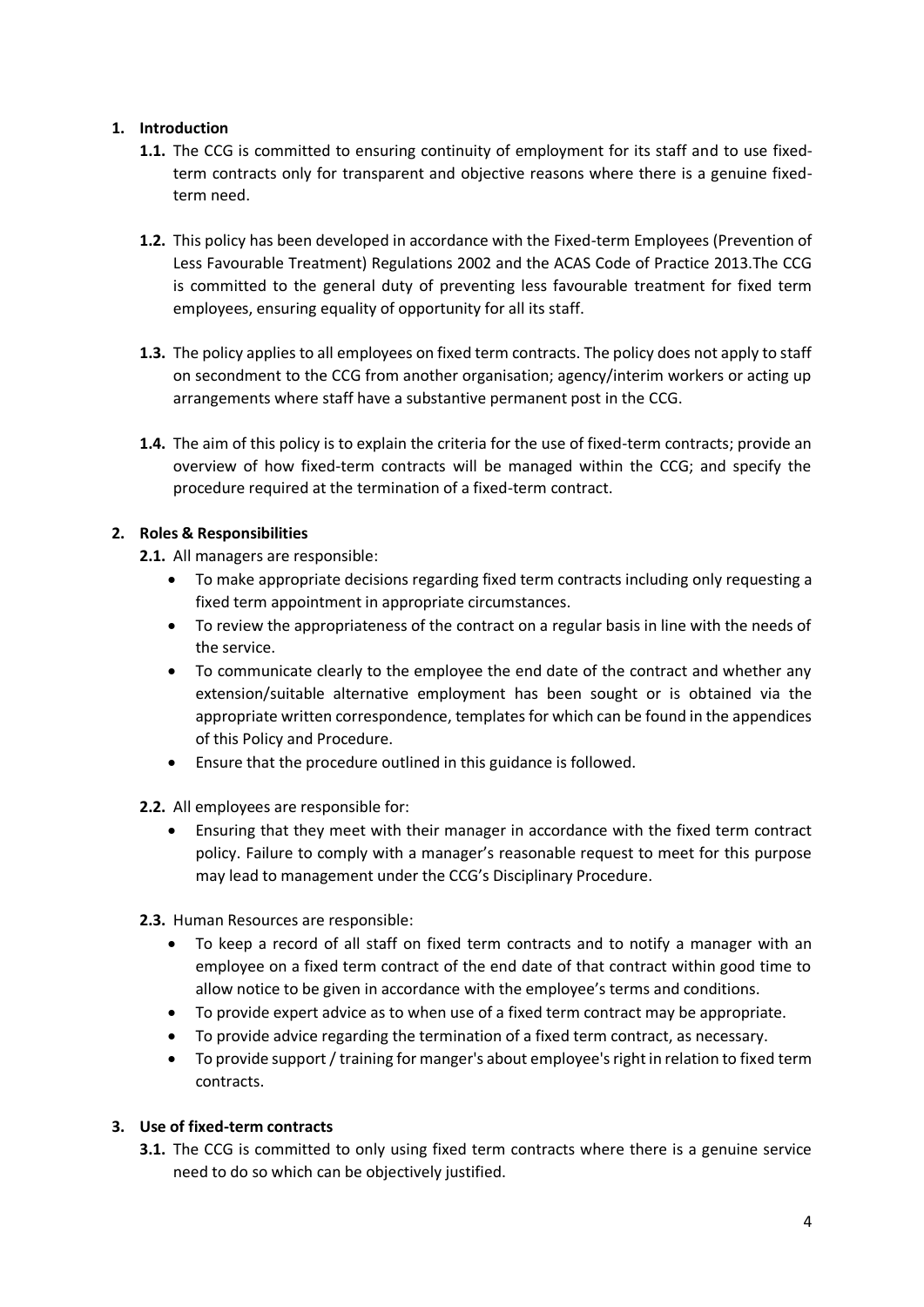- **3.2.** The CCG will normally consider a fixed-term contract in the following circumstances:
	- Where the post requires specialist expertise or experience not available within the CCG to support a short term project/task.
	- Where the appointment is made to complete a temporary/time limited task within a stated period (project work).
	- To cover staff absence as appropriate, such as maternity, paternity and adoptive leave, sabbatical leave, secondments etc.
	- Where the post is created by time related funding and the funds are available for a specified period only.
	- To provide additional cover during exceptionally busy periods

#### <span id="page-4-0"></span>**4. Management of Fixed-term Contracts**

- **4.1.** The CCG will ensure that:
	- Employees on fixed term contracts are employed on the same terms and conditions as permanent employees, and in accordance with Agenda for Change.
	- Employees on fixed term contracts are subject to the same policies and procedures as employees in substantive posts.
	- All benefits open to permanent employees are available to employees on fixed-term contracts. Employees on fixed term contracts are able to apply for vacancies in the same way as permanent staff.
	- Appropriate opportunities to enhance skills and career and career development are provided to all employees.
	- Any non-extension of a fixed-term contract complies with relevant legislation as outlined in section 6.
	- Employees on fixed-term contract are protected against unfavourable treatment.
- **4.2.** Poor performance is not an acceptable reason for the non-renewal of a fixed term contract. Where the performance of an employee on a fixed term contract gives grounds for concern, this must be dealt with in accordance with the CCG's Probation/Capability Policy.

# <span id="page-4-1"></span>**5. Extension of Fixed-term Contracts**

- **5.1.** In order to extend an existing fixed-term contract, the manager should complete a change form and send it to Human Resources after obtaining full authorisation including the financial approval. When a manager identifies / confirms a FTC post will subsequently become permanent, the manager should follow the appropriate recruitment process as per the relevant recruitment policy.
- **5.2.** In cases where an employee has accrued 4 years' continuity of service on fixed-term contracts with the same employer (these can be in different roles within different business areas) they may automatically acquire permanent status, unless there is an objectively justifiable reason that this should not be the case (e.g. where a FTC is necessary to achieve a legitimate objective). In such cases, the manager should seek advice from HR.

#### <span id="page-4-2"></span>**6. Employees on a Fixed Term Contract and Maternity Leave**

**6.1.** An employee on a fixed term contract who is entitled to the occupational maternity pay in line with the eligibility requirements outlined in Maternity Policy & Procedure and whose contract is due to end after the 11th week before the EWC, will have her contract extended to enable her to receive 52 weeks Maternity Leave and the occupational maternity pay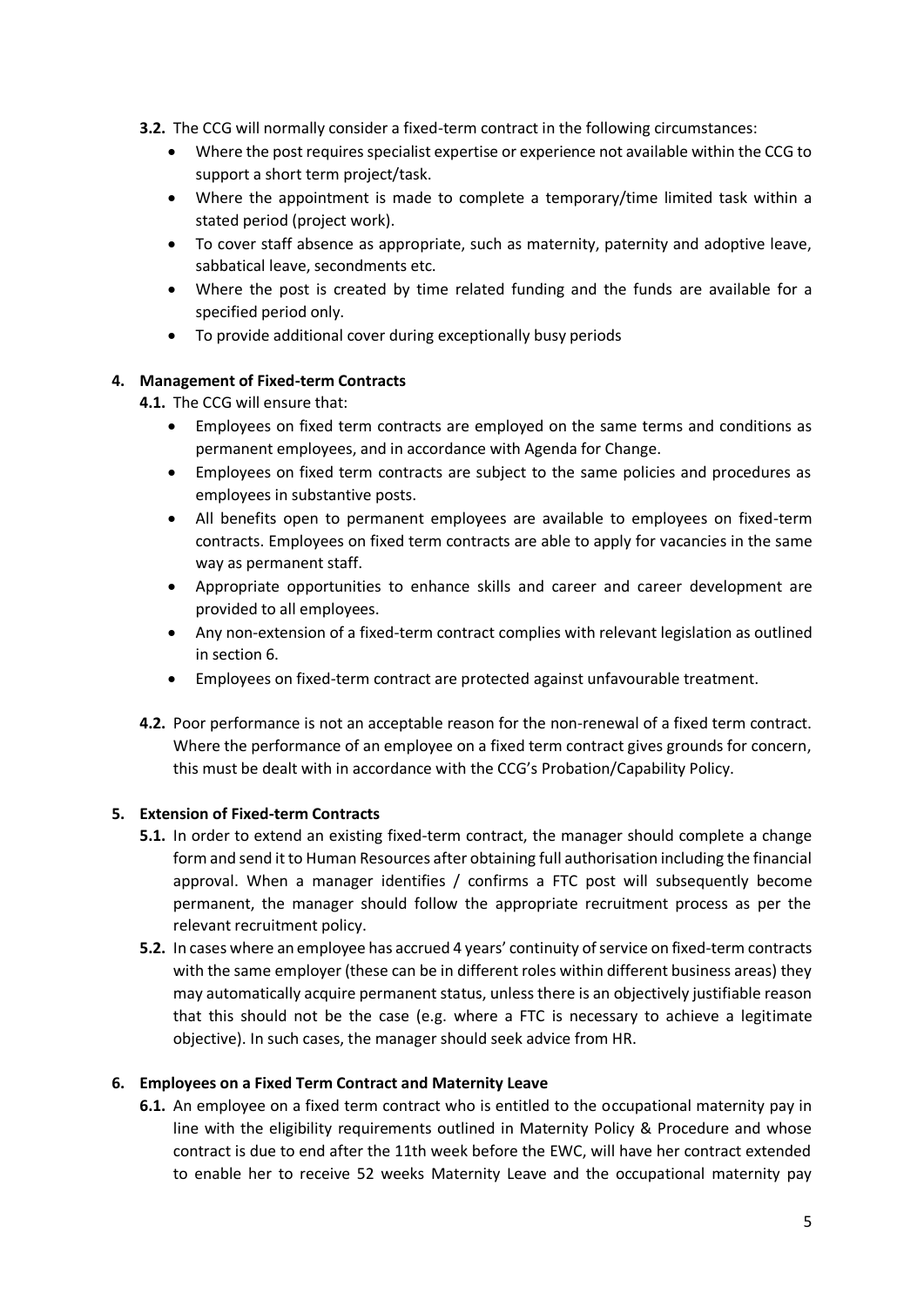provisions. Under these circumstances, there will be no right of return to be exercised because the contract would have ended if pregnancy and childbirth had not occurred.

- **6.2.** Employees who do not satisfy the eligibility requirements for occupational maternity pay in line with the eligibility requirements outlined in the Maternity Policy and Procedure and whose contract ends after the 15th week prior to the EWC but before the 11th week prior to the EWC, will not be entitled to maternity leave but statutory maternity pay may be payable. In this case, the contract will not be extended but the CCG will be responsible for paying any SMP due. Under these circumstances, the employee must inform the CCG if she starts work for another employer following the birth of the baby and must still provide evidence of pregnancy in accordance with Section of this policy and procedure.
- **6.3.** Please see the CCG's Maternity Policy and Procedure for further information.

# <span id="page-5-0"></span>**7. Termination of Fixed-term Contracts**

**7.1.** The CCG recognises that the non-renewal of a fixed-term contract is a dismissal in law. The CCG will apply the following statutory dismissal procedure when a contract is not to be renewed:

#### **7.2. Stage one**

**7.2.1.** Managers are encouraged to have open and transparent discussions with the employees prior to inviting an employee to a formal meeting to discuss their fixed term contract. The manager will formally invite the member of staff on a fixed term contract to a meeting to discuss the expiry of the contract. 5 working days' notice of the meeting should be given in writing. The letter will confirm the right for the member of staff to be accompanied by a Trade Union representative or a CCG work colleague

#### **7.3. Stage two**

**7.3.1.** At the meeting the manager will confirm the reasons for the expiry of the fixed-term contract, e.g. the end of a project, and confirm the date the fixed term contract will come to an end. This meeting will also detail the opportunities for alternative employment that may be available or redeployment options.

#### **7.4. Stage three**

**7.4.1.** The manager will confirm in writing the discussion at the meeting and the outcome of the meeting, including confirmation when the contract will end and the reasons why the fixed-term contract will expire if the contract will not be re-newed, The letter will also confirm the right to appeal against the decision within 10 working days of receipt of the letter.

#### <span id="page-5-1"></span>**8. Redundancy Payments**

**8.1.** Where an employee on a fixed-term contract has completed 2 years' continuous service with the CCG, they will be entitled to the same redundancy rights as a permanent employee, including the right to a redundancy payment, if the definition of redundancy is met. Employees appointed on a fixed-term contract for less than 2 years, but have continuous NHS service from another NHS organisation, will be eligible for a redundancy payment at the end of the fixed term contract, if the definition of redundancy is met. Please see section 16 of the Agenda for Change handbook for further information. The manager should seek advice from the HR team.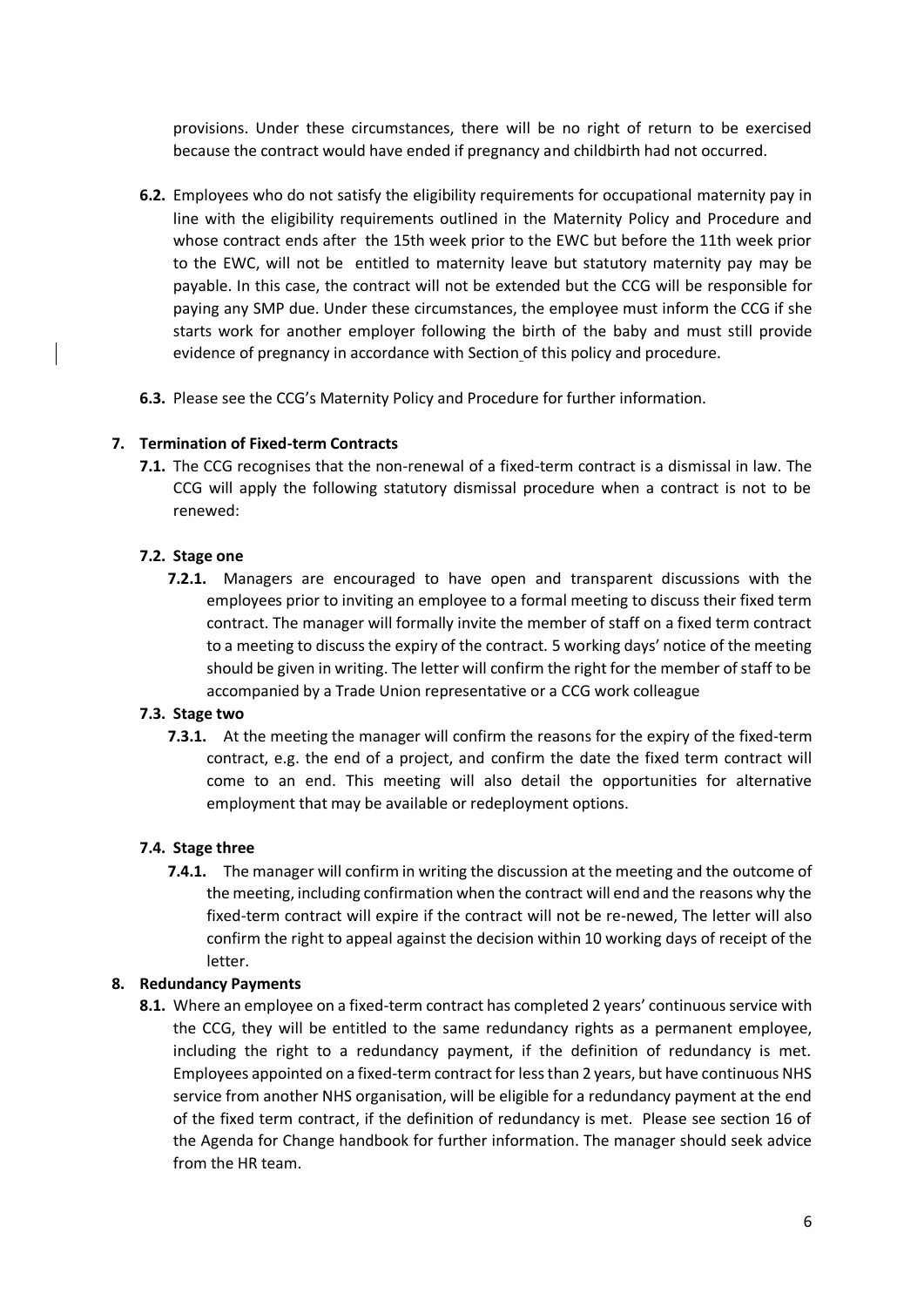# <span id="page-6-0"></span>**9. Appeal**

**9.1.** An employee whose contract has not been renewed or extended has the right of appeal.

# **10. Appeal process**

- **10.1.** Employees whose contract is not renewed will have the right of appeal. An employee who wishes to appeal against the decision to dismiss them under this policy should write to the designated contact detailed in the letter within 10 working days of the date of the outcome letter communicating the decision detailed in section 7.4. The grounds of appeal should include all the information that the employee would like considered as part of the review. An appeal meeting will be convened, chaired by an appropriate manager and assisted by a Human Resources Representative.
- **10.2.** The Appeal Panel has discretion in how it conducts any appeal so that the particular circumstances of any single case can be managed in the most appropriate, fair and reasonable way. Generally, however, the following procedure should be followed:
	- (1) The employee or her/his representative shall put her/his case in the presence of the CCG manager that took the decision to not re-new the contract.
	- (2) The CCG manager and the Appeal Panel shall have the opportunity to ask questions of the employee or her/his representative.
	- (3) The CCG manager shall state the CCG's case in the presence of the employee and her/his representative.
	- (4) The employee and her/his representative and members of the Appeal Panel shall have the opportunity to ask questions of the CCG manager.
	- (5) The CCG manager and the employee or her/his representative shall have the opportunity to sum up their cases. In her/his summing up neither party may introduce any new matter.
	- (6) Nothing in the foregoing procedure shall prevent members of the Appeal Panel from seeking to clarify any points from either party.
- **10.3** The outcome of decision at the appeal stage will be communicated to the appellant in writing within 10 working days of the appeal meeting. The decision of the Panel Chair will be communicated to the employee in writing, will be final and there is no access to any other CCG procedures.

#### <span id="page-6-1"></span>**11. Equality Statement**

In applying this policy, the CCG will have due regard for the need to eliminate unlawful discrimination, promote equality of opportunity, and provide for good relations between people of diverse groups, in particular on the grounds of the following characteristics protected by the Equality Act (2010); age, disability, gender, gender reassignment, marriage and civil partnership, pregnancy and maternity, race, religion or belief, and sexual orientation, in addition to offending background, trade union membership, or any other personal characteristic.

The Equality Impact Assessment for this policy has been carried out, and is available on request from HR.